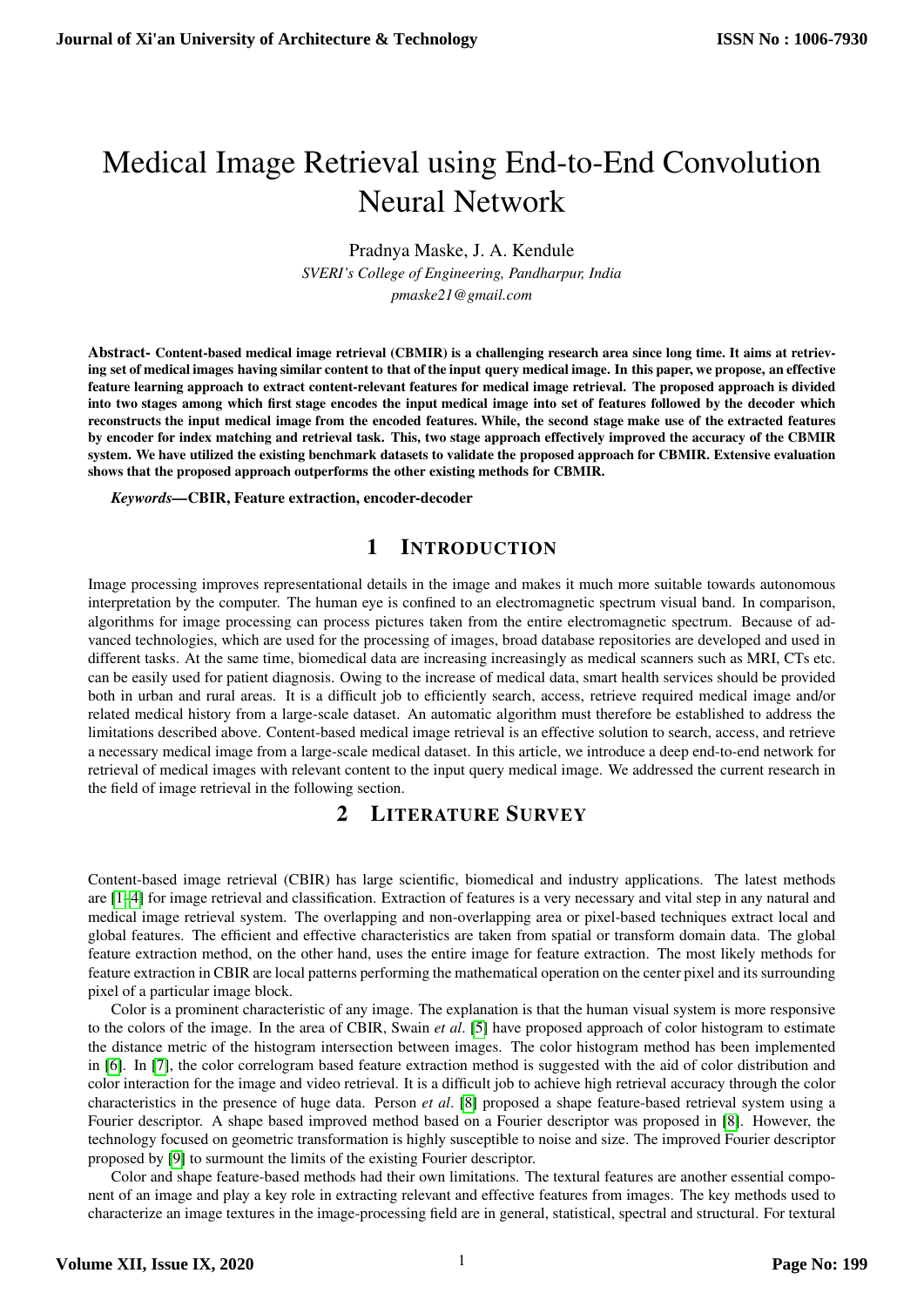

<span id="page-1-0"></span>Figure 1: Procedure for LTCoP values calculation

feature extraction [\[10,](#page-6-7) [11\]](#page-6-8) defines transform domain techniques. The grayscale ralationship within a pixel group is used to extract textual features known as Local Binary Pattern for image re-trieval [\[12\]](#page-6-9).

Zhenhua *et al*. [\[13\]](#page-6-10) have proposed rotational invariant LBP for feature extraction with application to texture classification. In [\[14\]](#page-6-11), author proposed completed LBP (CLBP) for texture classification. In medical image analysis, [\[15,](#page-6-12) [16\]](#page-6-13) explored the concept of LBP for feature extraction with application to medical image classification. LBP defines a firstorder derivative only. In [\[17\]](#page-6-14), the higher-order local derivative based feature extraction approach is proposed for image retrieval and face recognition. Further, Murala *et al*. [\[18\]](#page-6-15)have proposed the pixel-level edge correlation based feature extraction for image indexing and retrieval task.

Local ternary pattern (LTP) [\[19\]](#page-6-16) is the extension of the LBP as it considers three quantization level to encode the pixel intensity. Murala *et al.* [\[20](#page-6-17)[–24\]](#page-6-18) have proposed several local feature discriptor for effective feature extraction with application to CBIR. In [\[20\]](#page-6-17), sub-block vocabulary based color histogram and spatial orientation trees are pro-posed for feature extraction, in [\[21\]](#page-6-19) binary wavelet transform based feature extraction is proposed for medical as well as natural image retrieval, in [\[22\]](#page-6-20) directional horizontal and vertical derivative based features are extracted for natural image retrieval. Further, the concept of  $2\times2$  non-overlapping motif grids is proposed by Jhanwar *et al* [\[25\]](#page-6-21) for CBIR. They cosidered motif occurance probability as image features for CBIR. Lin *et al.* [\[26\]](#page-6-22) combined the color, texture and motif-based features for feature extraction with application to CBIR. In [\[27\]](#page-6-23), authors encoded pixel intensity and its directional neighbourhood information to represent image into its abstract version for CBIR. Similarly, the directional co-occurrence based approach is proposed in [\[23\]](#page-6-24) to extract effective directional information with the help of local ternary pattern for image retrieval. Further, Vipparthi et al. [\[28\]](#page-6-25) used logical XoR operation with different motif representation used in [\[25\]](#page-6-21) for CBIR named as directional local motif XoR pattern. The different researchers make use of different fea-tures like spherical local directional features [\[29\]](#page-6-26), directional magnitude local triplet features [\[30\]](#page-6-27), local energy oriented pattern [\[31\]](#page-6-28), multi-dimensional multi-directional edge based feature extraction [\[32\]](#page-7-0), etc for CBIR.

Most of the current methods used a hand-crafted feature-descriptor approach that has its own limitations. Since handcrafted descriptors are based on certain hand-written rules and can not represent complex and reliable characteristics as the human brain does. To the other hand, convolution neural networks are highly inspired by the work of the human brain. CNN-based solution extracts more robust attributes and is more effective for nearly all computer vision applications like foreground-background segmentation [\[33–](#page-7-1)[38\]](#page-7-2), image enhancement [\[39–](#page-7-3)[42\]](#page-7-4) etc. Krizhevsky *et al* [\[43\]](#page-7-5) designed a deep network for object recognition. Their deep network known as AlexNet is able to extract robust features and thus many researchers utilized it for feature extraction. In [\[44\]](#page-7-6), authors proposed VGGNet for object recognition. Unlike AlexNet, VGGNet is deeper architecture having spatially smaller sized convolution filters. Various researchers followed these basic CNN architectures and utilized them for various computer vision applications.

In this paper, we propose a convolution neural network based approach for content-based medical image retrieval (CBMIR). Highlights of the proposed approach for CBMIR are listed as follows:

- 1. An end-to-end content-based medical image retrieval system is proposed.
- 2. An approach of feature extraction through encoder-decoder deep CNN is proposed.
- 3. Two benchmark datasets are used to validate the proposed approach for content-based medical image retrieval.

Rest of the manuscript is organised as, Section 1 introduces the general CBMIR system. Section 2 discusses the existing CBMIR approaches. The proposed approach for CBMIR is discussed in the Section 3. Section 4 and 5 discusses the training details and experimental analysis respectively. Finally, Section 6 concludes the proposed approach for CBMIR.

## 3 EXISTING LOCAL FEATURE DESCRIPTOR FOR CBIR

Here, we have discussed about the existing baseline local feature descriptor approach used widely for feature extraction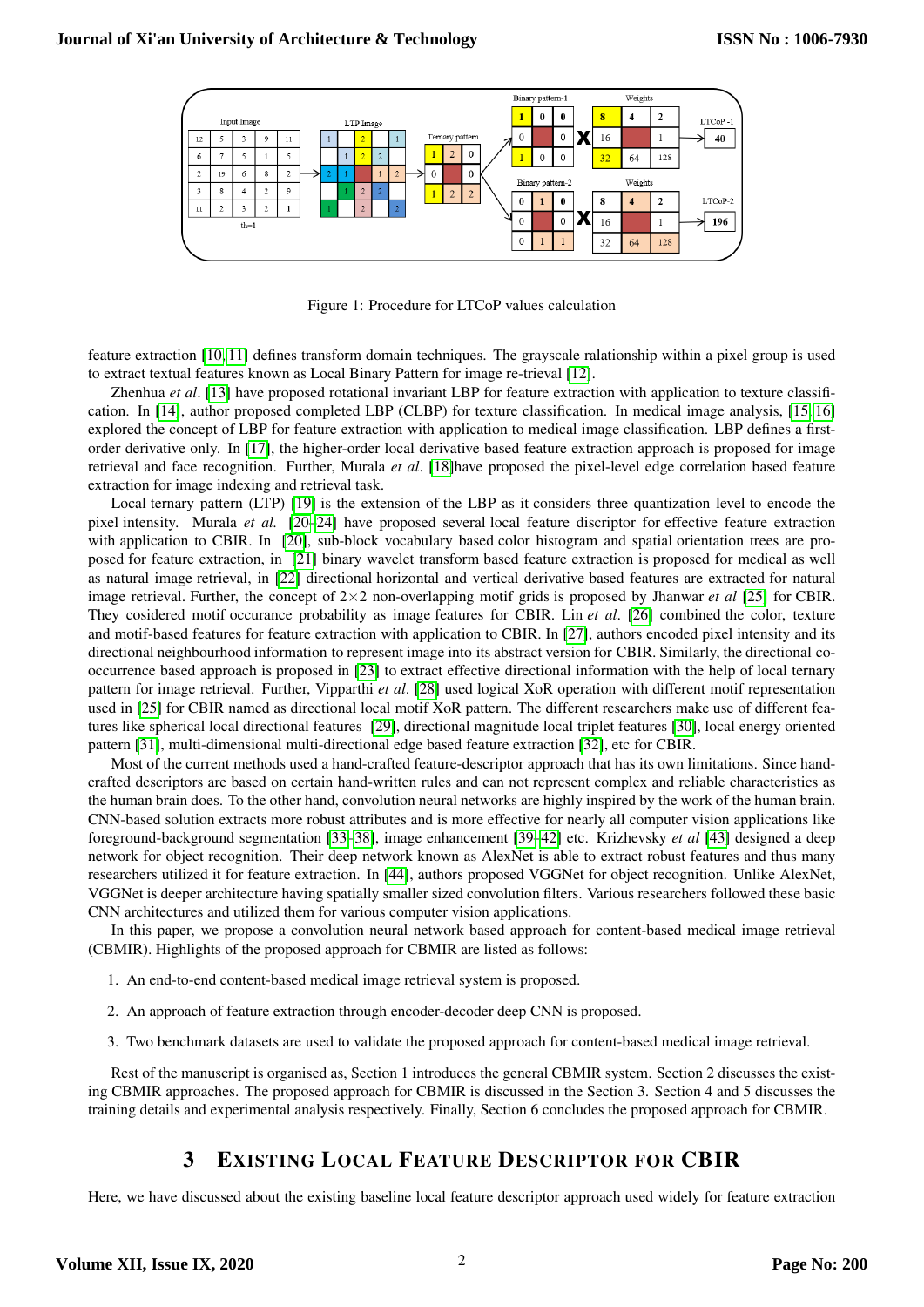in CBIR.

#### 3.1 Local Binary Patterns (*LBP)*

For texture classification, Ojala *et al.* [\[12\]](#page-6-9) introduced the new local feature extraction technique known as Local Binary Pattern (LBP). LBP feature extraction is carried out with the help of gray scale relationship among group of pixels. The LBP values are derived by comparing center pixel value and its neighbours. Mathematically calculated using Eq.  $(1)-(2)$ .

$$
LBP_{p,q} = \sum_{n=1}^{p} 2^{(n-1)} \times f_1(K(I_n) - K(I_c))
$$
\n(1)

$$
f_1(x) = \begin{cases} 1 & x \ge 0 \\ 0 & else \end{cases}
$$
 (2)

where, K is input image,  $I_c$  intensity at reference pixel,  $I_n$  is surrounding pixel values in the radius q, p is pixels to be considered having radius q for gray scale relationship  $(q > 0, q \in N)$ .

#### 3.2 Local Ternary Co-occurrence Pattern (*LTCoP*)

Murala *et al.* [\[45\]](#page-7-7) proposed Local Ternary Co-occurrence Pattern (LTCoP) for biomedical image retrieval. By using gray value of reference pixel and its surrounding neighbourhood pixels, the ternary edges present in image are calculated as shown in Figure [1.](#page-1-0) In LTCoP, the first order derivatives with references to center pixel is calculated using Eq. (3)-(4) as given below.

$$
R_{p,q}(g_i) = R_{p,q}(g_i) - R_{p,q}(g_c)
$$
\n(3)

$$
R_{p,q+1}(g_i) = R_{p,q+1}(g_i) - R_{p,q}(g_c)
$$
\n<sup>(4)</sup>

where,  $R$  is input image,  $g_c$  is reference pixel gray value,  $g_i$  represent the intensity value of all neighbourhood pixels and p is pixels to be considered having radius q for gray scale relationship  $(q > 0, q \in N)$  After first order derivative calculation, the sign of derivatives are encoded as follows:

$$
R_{p,q}^1(g_i) = f_1(R_{p,q}(g_i))
$$
\n(5)

$$
R_{p,q+1}^1(g_i) = f_1(R_{p,q+1}(g_i))
$$
\n(6)

Eq. (5)-(6) gives the three value quantized image and these three valued images are used to to find the co-occurrences value between the elements as shown in Figure [1.](#page-1-0) Detail information of LTCoP is available in [\[45\]](#page-7-7).

#### 4 PROPOSED APPROACH

Here, we have discussed about the proposed approach for content-based medical image retrieval. In any computer vision application, feature extraction plays a vital role. To make an end-to-end CNN based approach for CBMIR, we make use of encoder-decoder type network architecture. The proposed approach for CBMIR is divided into two stages. In first stage, encoder encodes the input image into set of features followed by the decoder which reconstruct back the input image from extracted features. While, in second stage, we make use of the encoder features for index matching and retrieval task.

As discussed in Section 2, VGGNet [\[44\]](#page-7-6) is a popular choice for the feature extraction. Here, we have utilized the trained weight parameters of the VGG16 to design the encoder of the proposed network. *i.e.* we initialized the weight parameters of the proposed encoder by trained weight parameters of the VGG16. The encoder network used in the proposed approach is shown in the Figure [2](#page-3-0) (a). The basic building block of the encoder network is shown in Figure [2](#page-3-0) (c) which consists of combination of convolution and rectified linear unit (ReLU layer). Followed by this basic architecture, obtained feature maps processed through the max-pooling layer. Similar to the traditional VGG16 network architecture, we have used smaller *i.e.* 3×3 spatial sized convolution filters in entire network. Obtained encoder feature maps are processed through the fully connected layers.

In decoder network, at each level, we concatenated the preceding layer feature maps with the respective encoder level feature map and up-sampled them by a factor of 2. Further, these up-sampled feature maps are then processed through the convolution layer. Similar to the encoder network, decoder network has basic building block as shown in Figure [2](#page-3-0) (d) which consists of combination of convolution and ReLU layer. Combination of the encoder and decoder completes the proposed network for image reconstruction. The proposed encoder-decoder network for image reconstruction is shown in the Figure [2](#page-3-0) (a). As shown in the Figure [2,](#page-3-0) input medical image is fed to the encoder to extracts set of features followed by the decoder network to reconstruct the medical image from the encoded features. It is evident from the Figure [2](#page-3-0) that the proposed network produces near perfect medical image to that of input medical image from set of encoded features. It is therefore validate that the set of encoded features have prominent information about the input medical image. Thus,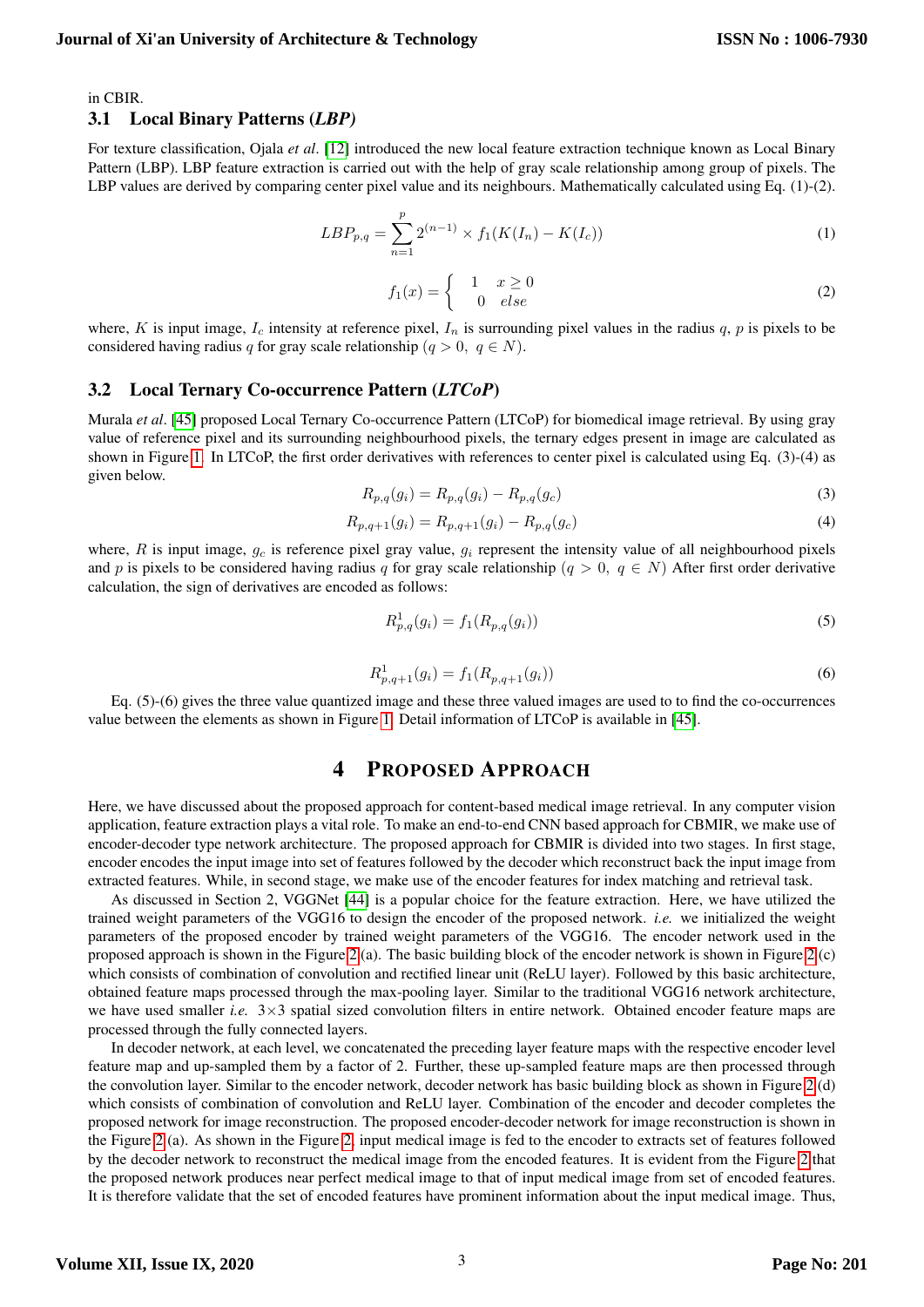

<span id="page-3-0"></span>Figure 2: Proposed approach for Content-based Medical Image Retrieval. Note: *To understand the minor details, please maximize the figure.*

we make use of the encoded features to represent the input medical image and make use of them in index matching and retrieval task.

As shown in the Figure [2](#page-3-0) (b) encoded features are taken out and utilized in the index matching and retrieval task. We follow the traditional way for index matching and retrieval task as discussed below.

#### 4.1 Index Matching and Retrieval Task

Let us consider a database (DB) having  $N$  number of images. Each image from the database is fed to the trained encoderdecoder network for feature extraction.  $f_{DB_p}$  represents the set of features extracted from the  $p^{th}$  image from the database (DB) by the encoder network. Now, let us consider a query medical image Q. As per the procedure, query image is fed to the encoder-decoder network and set of features  $(f_Q)$  extracted by the encoder network are considered as query image features.

To select the *n* top ranked images similar to the given query image, similarity between  $f_{DB_p}$  and  $f_Q$  is calculated. We make use of  $d1$  distance measure to compute the similarity between query image and database images. Mathematical formulation of the  $d1$  distance measure used in this work is given by Eq. [\(7\)](#page-3-1)

<span id="page-3-1"></span>
$$
D(Q, DB_p) = \left| \frac{f_{DB_p} - f_Q}{1 + f_{DB_p} + f_Q} \right| \tag{7}
$$

where, Q is the query image,  $DB_p$  is database image,  $f_{DB_p}$  is feature vector of  $p^{th}$  image from the database,  $f_Q$  is feature vector of query image.

Figure [2](#page-3-0) (b) shows the process of index matching and retrieval. Sample retrieved medical images for a given query medical image using the proposed approach are shown in Figure [2](#page-3-0) (b).

# 5 TRAINING DETAILS

The proposed encoder-decoder network is trained for image reconstruction. As discussed earlier in Section 4, we have considered the trained weight parameters of the VGG16 as an initial weight parameters for the encoder network. While, weight parameters of the decoder network are initialized randomly. With this, we have trained the the encoder-decoder network on BraTS-2015 database for the image reconstruction. In total, 14014 brain MRI slices from the BraTS-2015 database are considered in training set. As, the proposed encoder-decoder network is trained for reconstruction of the input medical image from its encoded features, input and ground truth for the encoder-decoder network is same. Weight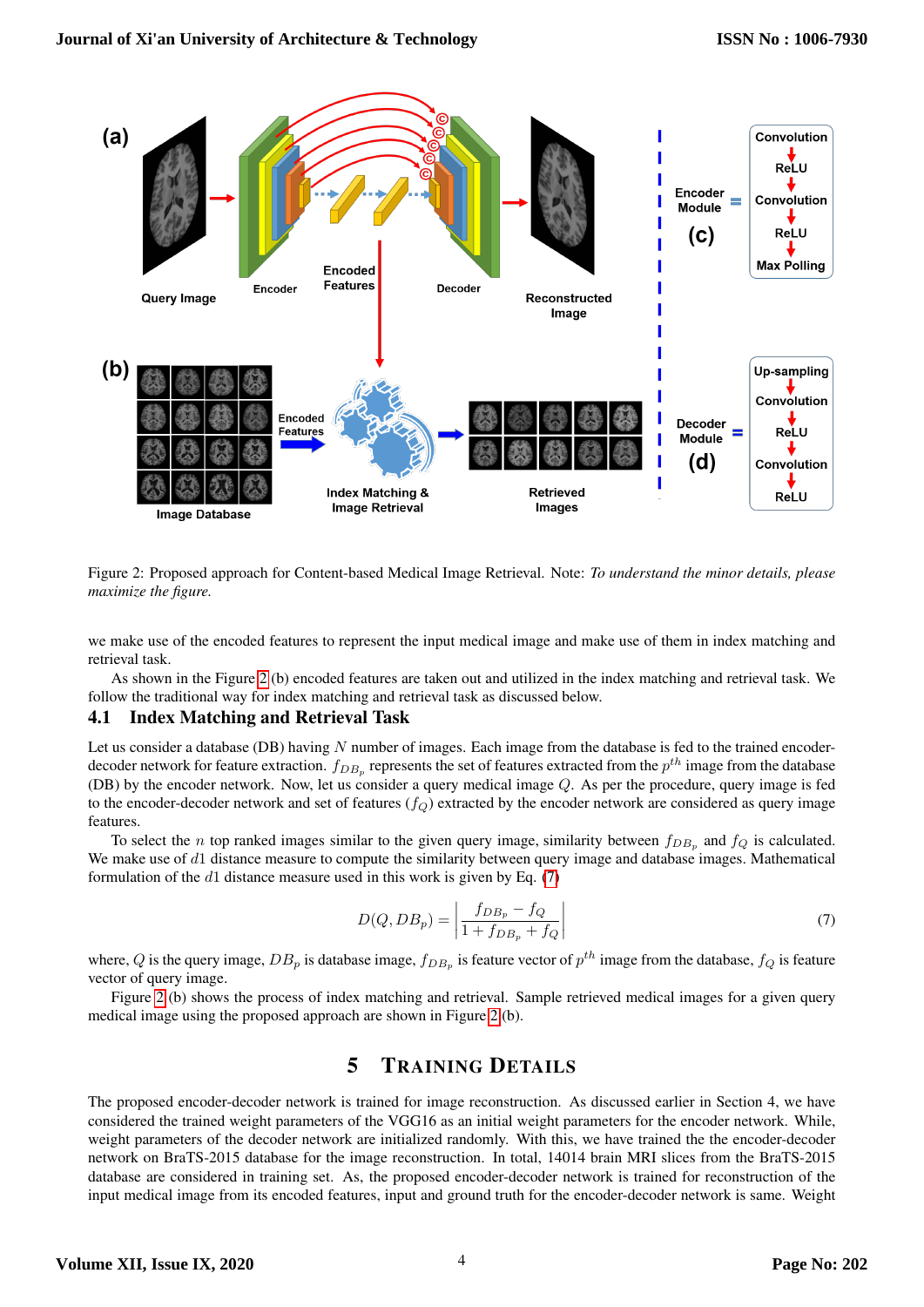<span id="page-4-1"></span>

| <b>Method</b>         |     | 2     | 3     | $\boldsymbol{4}$ | 5     | 6     |       | 8     | 9     | 10    |
|-----------------------|-----|-------|-------|------------------|-------|-------|-------|-------|-------|-------|
| LBP $[12]$            | 100 | 72.92 | 61.20 | 56.89            | 53.25 | 50.04 | 48.63 | 47.21 | 45.87 | 44.66 |
| <b>LTP</b> [46]       | 100 | 73.63 | 63.42 | 57.84            | 53.87 | 51.46 | 49.37 | 47.77 | 46.45 | 45.04 |
| <b>SS3D</b> [47]      | 100 | 68.53 | 56.77 | 51.54            | 47.89 | 45.68 | 43.77 | 42.37 | 41.44 | 40.45 |
| LTCoP <sub>[45]</sub> | 100 | 73.87 | 62.79 | 57.66            | 54.49 | 51.58 | 49.37 | 47.57 | 46.93 | 45.82 |
| $LTrP$ [22]           | 100 | 70.67 | 59.62 | 52.55            | 48.69 | 47.43 | 45.81 | 44.30 | 43.34 | 42.52 |
| <b>MDMEP [32]</b>     | 100 | 81.47 | 73.87 | 70.19            | 67.84 | 66.71 | 65.52 | 63.9  | 63.37 | 62.49 |
| AlexNet [43]          | 100 | 80.88 | 73.56 | 68.41            | 65.46 | 62.98 | 61.83 | 60.54 | 59.46 | 58.36 |
| ResNet [48]           | 100 | 78.50 | 71.18 | 67.99            | 64.94 | 62.87 | 60.54 | 59.26 | 58.38 | 57.48 |
| <b>PM</b>             | 100 | 92.38 | 90.08 | 89.13            | 88.50 | 87.75 | 87.11 | 86.81 | 86.64 | 86.18 |

Table 1: Retrieval accuracy comparison of proposed method and other existing state-of-the-art methods on OASIS-MRI database in terms of ARP with top 10 matches considered. Note: *PM* - Proposed Method

Table 2: Group-wise retrieval accuracy comparison in terms of ARP on OASIS-MRI database.

<span id="page-4-2"></span>

| Method                 | Group 1 | Group 2 | Group 3 | Group 4 | <b>Average</b> |
|------------------------|---------|---------|---------|---------|----------------|
| $LBP$ [12]             | 55.08   | 35.20   | 32.70   | 51.60   | 43.64          |
| LTP $[46]$             | 52.90   | 37.06   | 35.73   | 51.32   | 44.25          |
| <b>SS3D</b> [47]       | 44.19   | 39.02   | 35.73   | 41.42   | 40.08          |
| LTCoP[45]              | 50.08   | 41.08   | 34.16   | 55.19   | 45.12          |
| LTrP [22]              | 52.26   | 37.35   | 34.04   | 43.21   | 41.75          |
| <b>MDMEP</b> [32]      | 69.52   | 50.59   | 48.31   | 77.64   | 62.49          |
| AlexNet [43]           | 68.87   | 43.73   | 41.01   | 74.72   | 57.08          |
| ResNet [48]            | 69.11   | 45.59   | 44.27   | 66.42   | 56.35          |
| <b>Proposed Method</b> | 88.30   | 80.50   | 82.30   | 93.80   | 86.22          |

parameters of the proposed encoder-decoder network for image reconstruction are updated on Matlab-18 platform with learning rate=0.00001.

## 6 EXPERIMENTAL ANALYSIS

In this Section, we have discussed about the experimental analysis *i.e.* validation of the proposed approach for CBMIR. We have considered two benchmark databases namely CT ROI and OASIS for the analysis. The performance of the proposed and existing approaches on these databases for CBMIR is compared. The parameters Precision (*P*), Recall (*R*), Average Retrieval Precision (*ARP*) and Average Retrieval Rate (*ARR*) are used to measure the retrieval accuracy obtained using proposed and existing approaches. Mathematical formulation of evaluation parameters is given by Eq. [\(8](#page-4-0)[-11\)](#page-5-0).

Table 3: Retrieval accuracy comparison of proposed method and other existing state-of-the-art feature descriptor in terms of ARP withitop 10 matches consideredion VIA/I-ELCAP database. Note:i*PM - Proposed Method*

<span id="page-4-3"></span>

| <b>Method</b>     |     | 2     | 3     | 4     | 5     | 6     |       | 8     | 9     | 10    |
|-------------------|-----|-------|-------|-------|-------|-------|-------|-------|-------|-------|
| LBP $[12]$        | 100 | 88.95 | 84.27 | 81.65 | 78.98 | 77.00 | 75.70 | 74.36 | 73.03 | 72.01 |
| <b>LTP</b> [46]   | 100 | 91.90 | 88.93 | 85.98 | 84.08 | 82.28 | 81.04 | 79.81 | 78.57 | 77.46 |
| <b>SS3D [47]</b>  | 100 | 74.25 | 64.27 | 58.70 | 54.78 | 52.55 | 50.47 | 48.68 | 47.44 | 46.23 |
| LTCoP[45]         | 100 | 93.80 | 91.10 | 88.75 | 86.80 | 85.35 | 84.13 | 82.60 | 81.31 | 80.28 |
| $LTrP$ [22]       | 100 | 81.60 | 74.73 | 70.55 | 67.70 | 65.32 | 63.49 | 61.96 | 60.88 | 59.62 |
| <b>MDMEP</b> [32] | 100 | 81.60 | 74.73 | 70.55 | 67.70 | 65.32 | 63.49 | 61.96 | 60.88 | 59.62 |
| AlexNet [43]      | 100 | 99.60 | 99.13 | 98.63 | 98.06 | 97.43 | 96.56 | 95.85 | 94.89 | 93.88 |
| ResNet [48]       | 100 | 98.35 | 96.60 | 94.88 | 93.38 | 91.98 | 90.27 | 88.68 | 87.22 | 85.78 |
| <b>PM</b>         | 100 | 100   | 99.97 | 99.95 | 99.94 | 99.91 | 99.89 | 99.83 | 99.78 | 99.74 |

<span id="page-4-0"></span>
$$
Precision: P = \frac{N_R \cap N_{RT}}{n_{RT}}
$$

(8)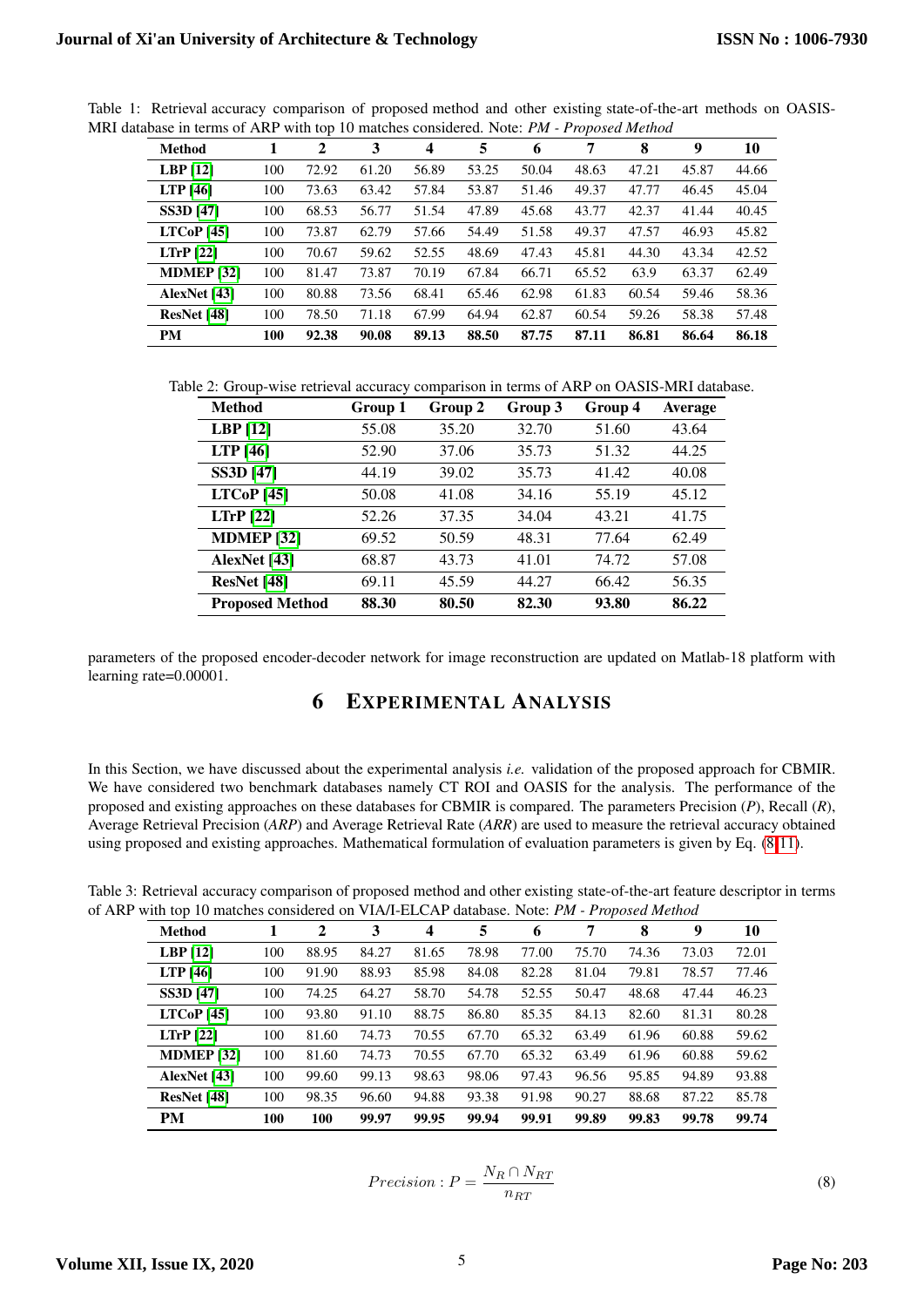<span id="page-5-1"></span>

| <b>Method</b>     |    | $\mathbf{2}$ | 3     | $\boldsymbol{4}$ | 5     | 6     | 7     | 8     | 9     | 10    |
|-------------------|----|--------------|-------|------------------|-------|-------|-------|-------|-------|-------|
| $LBP$ [12]        | 10 | 17.79        | 25.28 | 32.66            | 39.49 | 46.20 | 52.99 | 59.49 | 65.73 | 72.01 |
| <b>LTP</b> [46]   | 10 | 18.38        | 26.68 | 34.39            | 42.04 | 49.37 | 56.73 | 63.85 | 70.71 | 77.46 |
| <b>SS3D [47]</b>  | 10 | 14.85        | 19.28 | 23.48            | 27.39 | 31.53 | 35.33 | 38.94 | 42.70 | 46.24 |
| LTCoP[45]         | 10 | 18.76        | 27.33 | 35.50            | 43.40 | 51.21 | 58.89 | 66.08 | 73.18 | 80.28 |
| LTrP [22]         | 10 | 16.32        | 22.42 | 28.22            | 33.85 | 39.19 | 44.44 | 49.57 | 54.79 | 59.62 |
| <b>MDMEP [32]</b> | 10 | 16.32        | 22.42 | 28.22            | 33.85 | 39.19 | 44.44 | 49.57 | 54.79 | 59.62 |
| AlexNet [43]      | 10 | 19.92        | 29.74 | 39.45            | 49.03 | 58.46 | 67.59 | 76.68 | 85.40 | 93.88 |
| ResNet [48]       | 10 | 19.67        | 28.98 | 37.95            | 46.69 | 55.19 | 63.19 | 70.94 | 78.50 | 85.78 |
| PМ                | 10 | 20           | 29.99 | 39.98            | 49.97 | 59.95 | 69.87 | 79.83 | 89.81 | 99.74 |

Table 4: Retrieval accuracy comparison of proposed method and other existing state-of-the-art feature descriptor in terms of ARR with top 10 matches considered on VIA/I-ELCAP database. Note: *PM - Proposed Method* 

$$
ARP = \left. \frac{1}{DB} \sum_{n=1}^{DB} P(I_n) \right|_{n \le 10}
$$
\n(9)

$$
Recall: R = \frac{N_R \cap N_{RT}}{n_R}
$$
\n<sup>(10)</sup>

<span id="page-5-0"></span>
$$
ARR = \left. \frac{1}{DB} \sum_{n=1}^{DB} R(I_n) \right|_{n \ge 10}
$$
\n(11)

where,  $N_R$  is total number of relevant images present in the database,  $N_{RT}$  is total number of retrieved image similar to query image from database,  $N_R \cap N_{RT}$  gives retrieved images which are from query image category,  $n_R$  is total relevant images present in the database for query image,  $n_{RT}$  is total images retrieved using similarity measure,  $I_n$  is  $n^{th}$ query image and total number of images in database is denoted by DB.

#### 6.1 Retrieval Accuracy on OASIS-MRI Database

This experiment is evaluated on OASIS-MRI database, which is publicly available for medical image retrieval. This database consists of 421 MRI scans captured between 18 and 96 years aged patients. Using different medical terms and easy experimental purpose, these images are divided into four groups based on shape of ventricular in the images. Group 1 to 4 has 124, 102, 89, 106 images respectively. We have used entire database for testing and there is no overlap with training set MRI slices. Table [1](#page-4-1) summarizes the top 10 images retrieval accuracy of the proposed method and existing approaches on OASIS-MRI database in terms of ARP. Also, the group-wise ARP comparison of the proposed ap-proach with other existing state-of-the-art methods on OASIS-MRI dataset is given Table [2.](#page-4-2) From Table [1](#page-4-1) and Table [2,](#page-4-2) it is clear that the proposed method outperforms the other existing deep learning and non-deep learning approaches by a large margin.

#### 6.2 Retrieval Accuracy on VIA/I-ELCAP CT Database

In this experiment, VIA/I-ELCAP dataset is utilized to evaluate the performance of proposed approach for CBMIR. VIA/I-ELCAP is one of the most preferred database for CBMIR technique. It consists of 1000 images divided into 10 categories with 100 images per category. The top 10 image retrieval accuracy of the proposed and existing methods is given in Table 3 and Table 4 in terms of ARP and ARR respectively. Existing deep learning based approach is able to achieve 93% accuracy. Proposed approach achieved 99% accuracy which shows the robustness of the proposed approach for CBMIR. We give this credit to the proposed feature learning approach.

# 7 CONCLUSION

In this paper, we have proposed a new approach for content-based medical image retrieval. The proposed approach comprise two stages. Among which stage 1 processes input medical image through the trained encoder-decoder network which encodes the input medical image into set of features followed by the its reconstruction using the decoder network. The near perfect reconstruction of the input medical image from the set of encoded features witnessed a robustness of the proposed encoder network to extract robust features. In second stage, we have considered set of encoded features are compared with the database features vectors for index matching and retrieval task. the performance of the proposed approach is tested on existing two benchmark databases namely VIA/I-Elcap CT database, OASIS-MRI and compared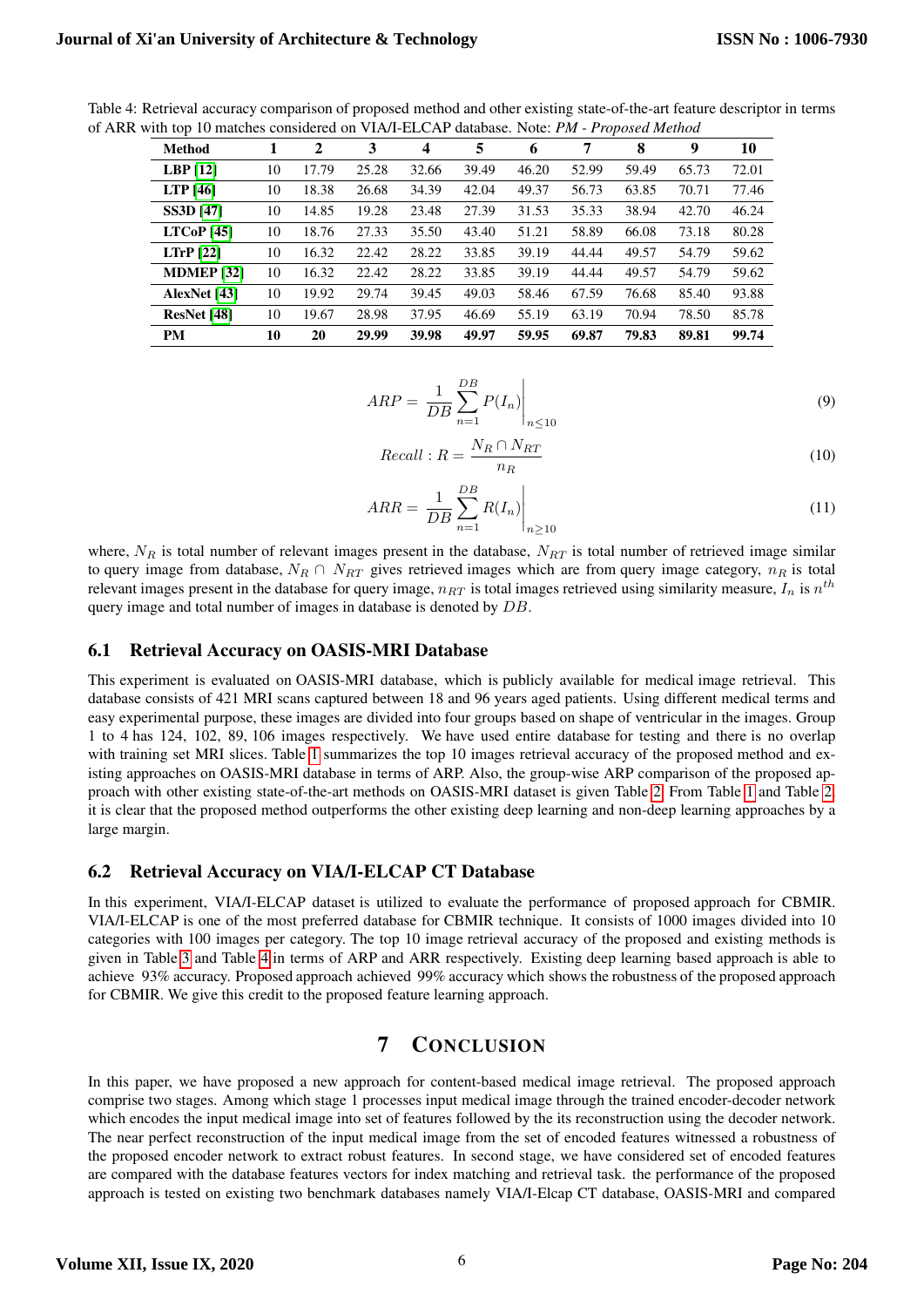against the existing methods for CBMIR. The performance comparison show that the proposed approach outperforms the other existing methods for content-based medical image retrieval.

# References

- <span id="page-6-0"></span>[1] L. Zheng, A. W. Wetzel, J. Gilbertson, and M. J. Becich, "Design and analysis of a content-based pathology image retrieval system," *IEEE transactions on information technology in biomedicine*, vol. 7, no. 4, pp. 249–255, 2003.
- [2] G. Scott and C.-R. Shyu, "Knowledge-driven multidimensional indexing structure for biomedical media database retrieval," *IEEE Transactions on Information Technology in Biomedicine*, vol. 11, no. 3, pp. 320–331, 2007.
- [3] X. Xu, D.-J. Lee, S. Antani, and L. R. Long, "A spine x-ray image retrieval system using partial shape matching," *IEEE Transactions on Information Technology in Biomedicine*, vol. 12, no. 1, pp. 100–108, 2008.
- <span id="page-6-1"></span>[4] B. Andre, T. Vercauteren, A. M. Buchner, M. B. Wallace, and N. Ayache, "Learning semantic and visual similarity for endomicroscopy video ´ retrieval," *IEEE Transactions on Medical Imaging*, vol. 31, no. 6, pp. 1276–1288, 2012.
- <span id="page-6-2"></span>[5] M. J. Swain and D. H. Ballard, "Color indexing," *International journal of computer vision*, vol. 7, no. 1, pp. 11–32, 1991.
- <span id="page-6-3"></span>[6] ——, "Indexing via color histograms," in *Active Perception and Robot Vision*. Springer, 1992, pp. 261–273.
- <span id="page-6-4"></span>[7] M. A. Stricker and M. Orengo, "Similarity of color images," in *Storage and Retrieval for Image and Video Databases III*, vol. 2420. International Society for Optics and Photonics, 1995, pp. 381–393.
- <span id="page-6-5"></span>[8] E. Persoon and K.-S. Fu, "Shape discrimination using fourier descriptors," *IEEE Transactions on systems, man, and cybernetics*, vol. 7, no. 3, pp. 170–179, 1977.
- <span id="page-6-6"></span>[9] Y. Rui, A. C. She, and T. S. Huang, "Modified fourier descriptors for shape representation-a practical approach," in *Proc of First International Workshop on Image Databases and Multi Media Search*. Citeseer, 1996, pp. 22–23.
- <span id="page-6-7"></span>[10] M. Kokare, P. K. Biswas, and B. N. Chatterji, "Texture image retrieval using new rotated complex wavelet filters," *IEEE Transactions on Systems, Man, and Cybernetics, Part B (Cybernetics)*, vol. 35, no. 6, pp. 1168–1178, 2005.
- <span id="page-6-8"></span>[11] M. Kokare, P. Biswas, and B. Chatterji, "Rotation-invariant texture image retrieval using rotated complex wavelet filters," *IEEE Transactions on Systems, Man, and Cybernetics, Part B (Cybernetics)*, vol. 36, no. 6, pp. 1273–1282, 2006.
- <span id="page-6-9"></span>[12] T. Ojala, M. Pietikäinen, and D. Harwood, "A comparative study of texture measures with classification based on featured distributions," Pattern *recognition*, vol. 29, no. 1, pp. 51–59, 1996.
- <span id="page-6-10"></span>[13] Z. Guo, L. Zhang, and D. Zhang, "Rotation invariant texture classification using lbp variance (lbpv) with global matching," *Pattern recognition*, vol. 43, no. 3, pp. 706–719, 2010.
- <span id="page-6-11"></span>[14] ——, "A completed modeling of local binary pattern operator for texture classification," *IEEE Transactions on Image Processing*, vol. 19, no. 6, pp. 1657–1663, 2010.
- <span id="page-6-12"></span>[15] M. M. Pawar, S. N. Talbar, and A. Dudhane, "Local binary patterns descriptor based on sparse curvelet coefficients for false-positive reduction in mammograms," *Journal of healthcare engineering*, vol. 2018, 2018.
- <span id="page-6-13"></span>[16] A. A. Dudhane and S. N. Talbar, "Multi-scale directional mask pattern for medical image classification and retrieval," in *Proceedings of 2nd International Conference on Computer Vision & Image Processing*. Springer, 2018, pp. 345–357.
- <span id="page-6-14"></span>[17] B. Zhang, Y. Gao, S. Zhao, and J. Liu, "Local derivative pattern versus local binary pattern: face recognition with high-order local pattern descriptor," *IEEE transactions on image processing*, vol. 19, no. 2, pp. 533–544, 2010.
- <span id="page-6-15"></span>[18] S. Murala, R. Maheshwari, and R. Balasubramanian, "Local maximum edge binary patterns: a new descriptor for image retrieval and object tracking," *Signal Processing*, vol. 92, no. 6, pp. 1467–1479, 2012.
- <span id="page-6-16"></span>[19] X. Tan and B. Triggs, "Enhanced local texture feature sets for face recognition under difficult lighting conditions," *IEEE transactions on image processing*, vol. 19, no. 6, pp. 1635–1650, 2010.
- <span id="page-6-17"></span>[20] S. Murala, R. Maheshwari, and R. Balasubramanian, "Expert system design using wavelet and color vocabulary trees for image retrieval," *Expert Systems with Applications*, vol. 39, no. 5, pp. 5104–5114, 2012.
- <span id="page-6-19"></span>[21] ——, "Directional binary wavelet patterns for biomedical image indexing and retrieval," *Journal of Medical Systems*, vol. 36, no. 5, pp. 2865–2879, 2012.
- <span id="page-6-20"></span>[22] ——, "Local tetra patterns: a new feature descriptor for content-based image retrieval," *IEEE Transactions on Image Processing*, vol. 21, no. 5, pp. 2874–2886, 2012.
- <span id="page-6-24"></span>[23] S. Murala and Q. J. Wu, "Local ternary co-occurrence patterns: a new feature descriptor for mri and ct image retrieval," *Neurocomputing*, vol. 119, pp. 399–412, 2013.
- <span id="page-6-18"></span>[24] S. Murala, Q. J. Wu, R. Maheshwari, and R. Balasubramanian, "Modified color motif co-occurrence matrix for image indexing and retrieval," *Computers & Electrical Engineering*, vol. 39, no. 3, pp. 762–774, 2013.
- <span id="page-6-21"></span>[25] N. Jhanwar, S. Chaudhuri, G. Seetharaman, and B. Zavidovique, "Content based image retrieval using motif cooccurrence matrix," *Image and Vision Computing*, vol. 22, no. 14, pp. 1211–1220, 2004.
- <span id="page-6-22"></span>[26] C.-H. Lin, R.-T. Chen, and Y.-K. Chan, "A smart content-based image retrieval system based on color and texture feature," *Image and Vision Computing*, vol. 27, no. 6, pp. 658–665, 2009.
- <span id="page-6-23"></span>[27] S. K. Vipparthi and S. Nagar, "Directional local ternary patterns for multimedia image indexing and retrieval," *International Journal of Signal and Imaging Systems Engineering*, vol. 8, no. 3, pp. 137–145, 2015.
- <span id="page-6-25"></span>[28] ——, "Expert image retrieval system using directional local motif xor patterns," *Expert Systems with Applications*, vol. 41, no. 17, pp. 8016–8026, 2014.
- <span id="page-6-26"></span>[29] A. B. Gonde, P. W. Patil, G. M. Galshetwar, and L. M. Waghmare, "Volumetric local directional triplet patterns for biomedical image retrieval," in *2017 Fourth International Conference on Image Information Processing (ICIIP)*. IEEE, 2017, pp. 1–6.
- <span id="page-6-27"></span>[30] G. M. Galshetwar, P. W. Patil, A. B. Gonde, L. M. Waghmare, and R. Maheshwari, "Local directional gradient based feature learning for image retrieval," in *2018 IEEE 13th International Conference on Industrial and Information Systems (ICIIS)*. IEEE, 2018, pp. 113–118.
- <span id="page-6-28"></span>[31] G. Galshetwar, L. Waghmare, A. Gonde, and S. Murala, "Local energy oriented pattern for image indexing and retrieval," *Journal of Visual Communication and Image Representation*, vol. 64, p. 102615, 2019.